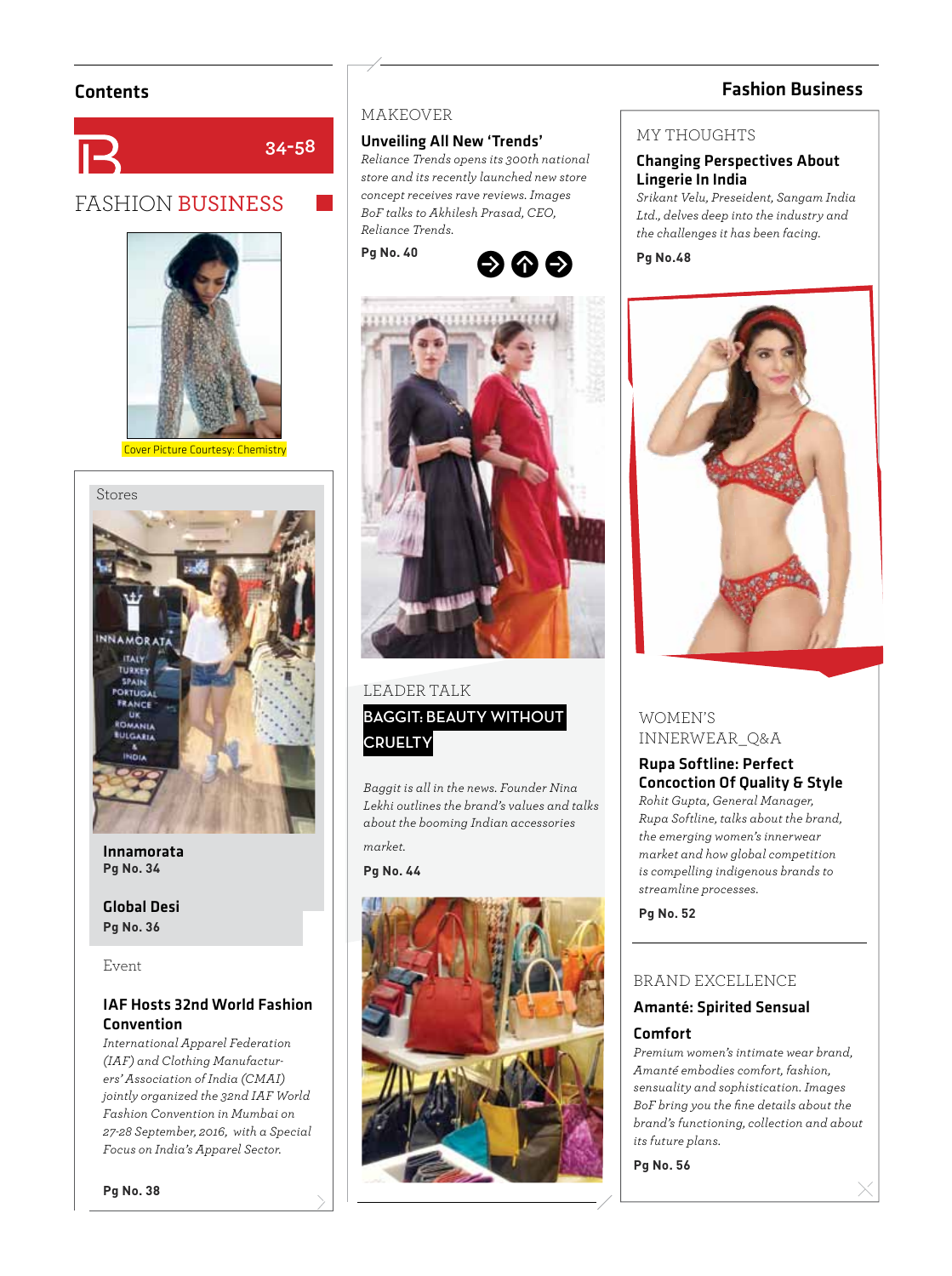# Contents



**62-142**

# FASHION RETAIL



#### LEAD STORY The Women's Wear Market In India

*The emergence of new jobs, new avenues, new ways of earning and spending, and increased awareness has lead to dramatic and unmapped changes to women's wear industry in India. We take a look at the emerging category that promises immense opportunity for brands and retailers alike.*

#### **Pg No. 66**



## WOMEN'S BRAND PROFILES

- 64 109°F & Fusion Beats
- 66 Biba
- 68 Chemistry
- 70 Deal
- 72 Desi Belle
- 74 Flacon Jeans
- 75 Indian Ink
- 76 Juelle
- 77 Juniper
- 78 Kazari
- 79 Latin Quarters
- 80 Mohey
- 81 MONTE CARLO
- 82 NOI
- 83 Numero Uno
- 84 Oner
- 86 Spykar
- 88 STUDY BY JANAK
- 90 Vamas
- 91 Vami
- 92 W



# WOMEN'S INNERWEAR\_Q&A **SWEE SHAPEWEAR: FLAUNT**

# **YOUR CURVES**

*Swee Shapewear provides instant sliming solutions for women, and helps them fl aunt their curves with elan. Richa Pania, Sales & Marketing Director, Swee Shapewear, speaks on shapewear and the brand's success mantra.*

#### **Pg No. 94**

# WOMEN'S LEGGINGS **DOLLAR MISSY**

*Dollar Missy, from the house of Dollar Industries, off ers leggings made from 95/5 four-way stretch fabric.* 

#### **Pg No. 96**

*Lead Feature* 

#### Stepping Into A Bigger, Better Future!!

*India is one of the largest global footwear manufacturing hubs. But for Indian footwear to truly boom it will need favourable government policies, sound infrastructure, appropriate taxation, and technology upgradation. An overview.*

#### **Pg No.98**

*Footwear Global Player* 

## The (B)ASICS Of Success

*Global sportswear brand ASICS which has been present in India since 2010 via distribution route, has started establishing its exclusive stores as well. Rajat Khurana, Executive Director, ASICS India, talks to team Images BoF.*

#### **Pg No. 108**

#### *Footwear Power Brand*

#### **MADE TO LAST**

*Woodland has created a very strong niche for itself through its extensive line of footwear, performance apparel and outdoor gear. Harkirat Singh, Managing Director, Woodland, talks in detail.*

**Pg No. 112**

#### Fashion Retail  $v \otimes v_1$



#### *Footwear Rising Star*  On A Firm Footing

*SSIPL Group's "Sports Station" has already grown into a chain of 60 stores spanning 36 Indian cities in a span of just 10 months. Pooja K. Sood, AVP – Multi-brand Business, SSIPL Group, discloses its success mantras and future plans.*

#### **Pg No. 116**

#### *Footwear Brand\_Q&A*  Young, Edgy And Chic

*Trésmode is renowned for its 'urban chic' footwear with European aesthetics. Images BoF caught up with Kapil Mahtani, Chief Executive Offi cer, Trésmode India, to know more about the brand and its business.*

#### **Pg No. 120**

#### **FOOTWEAR BRAND PROFILES**

124 Alberto Torresi 126 Duke 128 Hats Off Accessories 129 Intoto 130 Liberty 131 Lotto 132 M&B 133 Metro 134 Mochi 135 Oceedee 136 Rosso Brunello

#### *Footwear Trends*  Trends: Put Your Best Foot **FORWARD!**

*Today, there are varied styles available in footwear segment catering to diff erent age groups. We talk to industry veterans who give a sneak peak of what to expect in colours, shapes and designs in this season in footwear.*

**Pg No. 140**